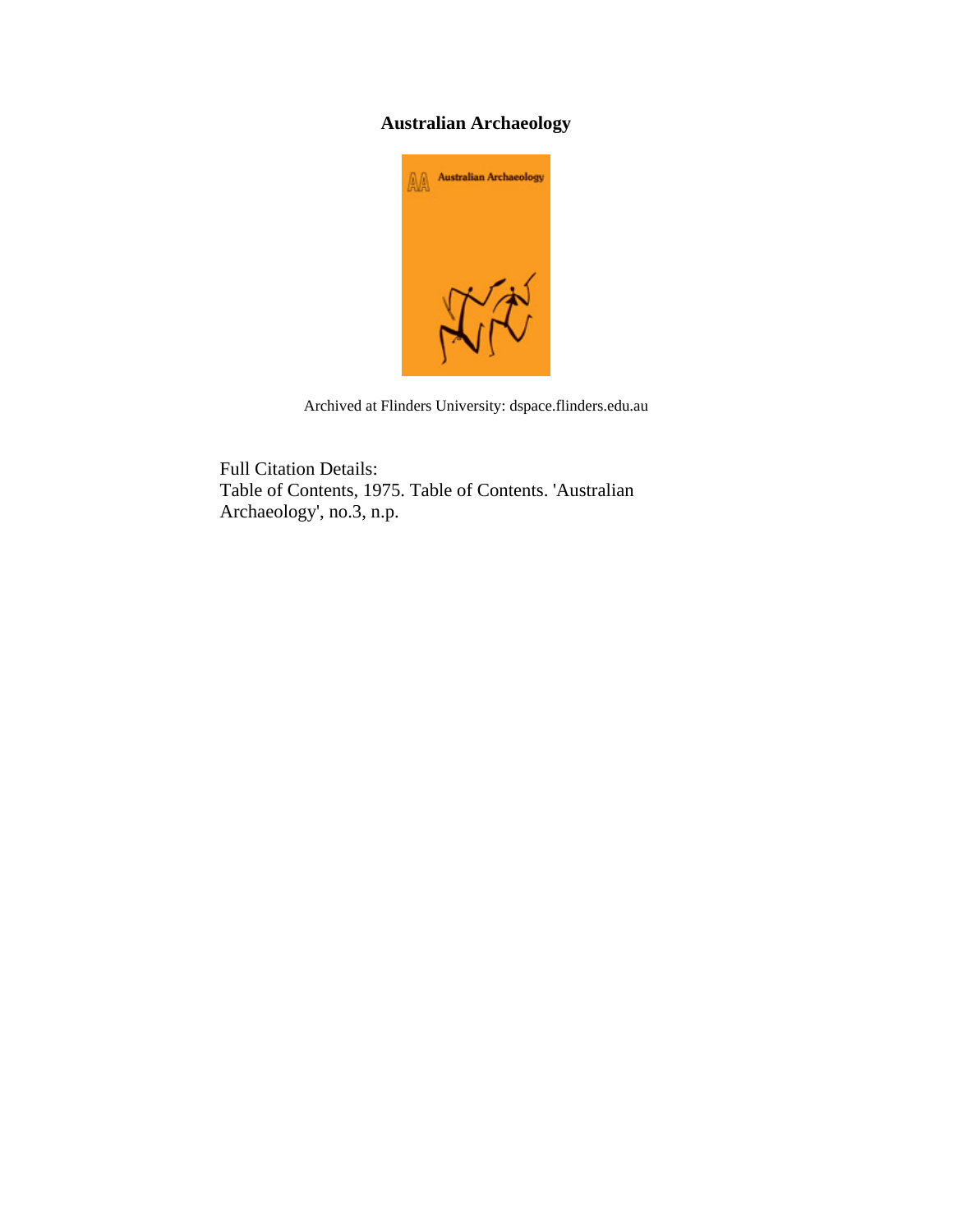# **Australian**<br>Alal Archaeolog Archaeology

#### **Australian Archaeological Association Newsletter No. 3**

**October 1975** 

#### **CONTENTS**

| Editorial             |                                                                                                                                                                  | 1            |
|-----------------------|------------------------------------------------------------------------------------------------------------------------------------------------------------------|--------------|
|                       | Comment arising from AAA Forum:                                                                                                                                  |              |
|                       | Archaeologists and Aborigines<br>Sandra Onus                                                                                                                     | $\mathbf{2}$ |
| <b>Research News:</b> |                                                                                                                                                                  |              |
|                       | Research in Queensland<br>$\ldots \ldots$ K. Sutcliffe                                                                                                           | 3            |
|                       | Current work in the Anthropology Museum,<br>University of Queensland $P.K.$ Lauer                                                                                | 4            |
|                       | Archaeology in the Northern Territory<br>$\ldots$ . Eleanor Crosby                                                                                               | 7            |
|                       | Activities of the Archaeological Society<br>of Victoria concerning the confluence site<br>of Dry Creek and the Maribyrnong River in<br>$1974/5$ Alexander Gallus | 8            |
|                       | Canberra Archaeological Society 1974-5<br>Graham Pike                                                                                                            | 10           |
|                       | Recent research in south western prehistory<br>$\ldots \ldots C.E.$ Dortch                                                                                       | 13           |
|                       | Broughton Island, N.S.W. Recent use of an<br>offshore ocean islandR.V.S. Wright                                                                                  | 18           |
|                       | Further radiocarbon dates from Cave Bay<br>Cave, Hunter Island, North-West Tasmania<br>Sandra Bowdler                                                            | 24           |
|                       | Fieldwork in Victoria<br>$\ldots \ldots$ P. Coutts                                                                                                               | 27           |